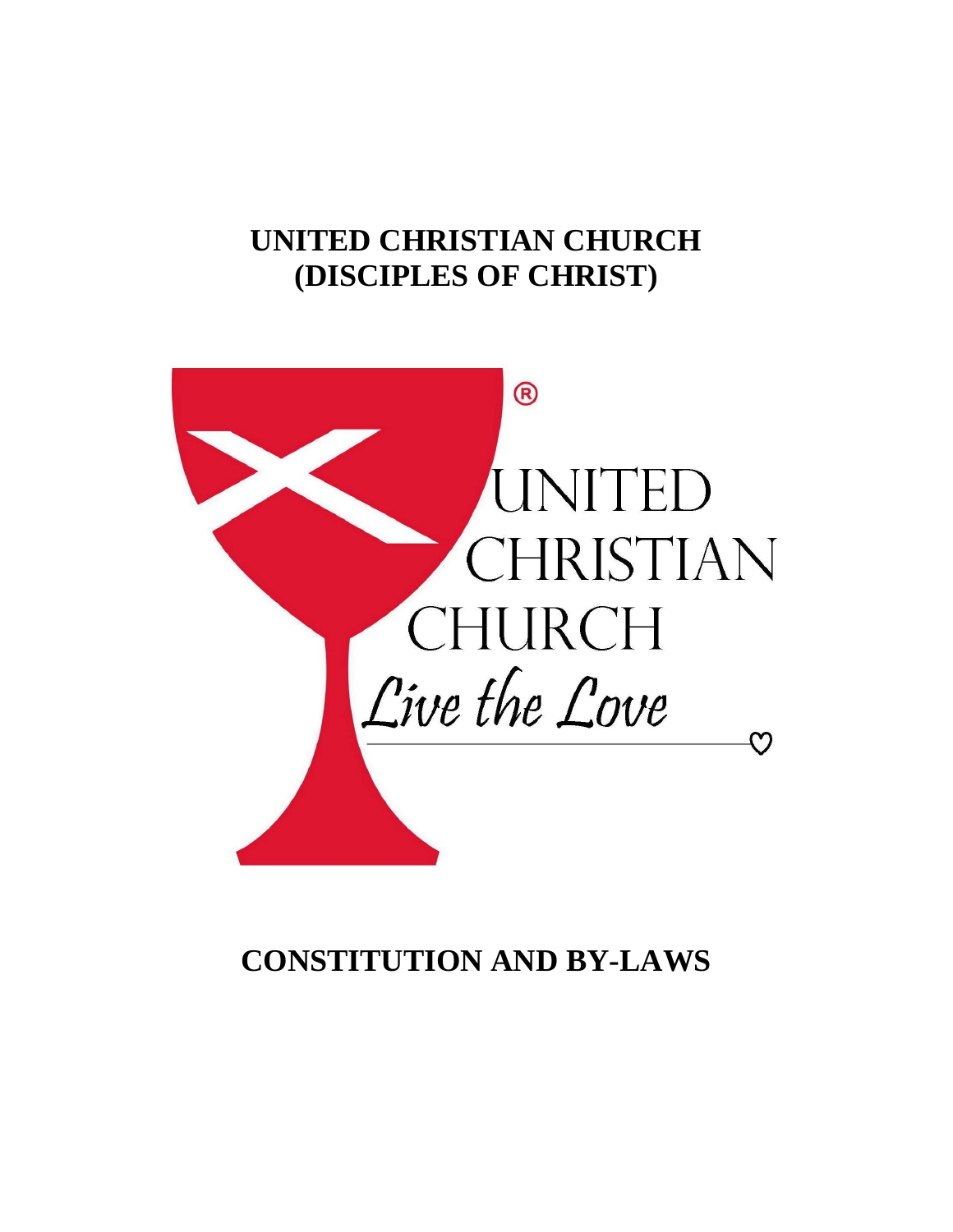| A.              |  |
|-----------------|--|
| B.              |  |
| $\mathcal{C}$ . |  |
|                 |  |
|                 |  |
| A.              |  |
| <b>B.</b>       |  |
| C.              |  |
| D.              |  |
| E.              |  |
| F.              |  |
| G.              |  |
| H.              |  |
|                 |  |
| I.              |  |
| J.              |  |
|                 |  |
| A.              |  |
| <b>B.</b>       |  |
| $\mathcal{C}$ . |  |
|                 |  |
| A.              |  |
| B.              |  |
| C.              |  |
| D.              |  |
| E.              |  |
|                 |  |
| BY-LAWS.        |  |
| I.              |  |
| II.             |  |
| Ш.              |  |
|                 |  |
| A.<br><b>B.</b> |  |
| $C$ .           |  |
|                 |  |
| IV.             |  |
| V.              |  |
| A.              |  |
| <b>B.</b>       |  |
| $\mathcal{C}$ . |  |
| D.              |  |
| E.              |  |
| F.              |  |
| VI.             |  |
| VII.            |  |
| VIII.           |  |
| IX.             |  |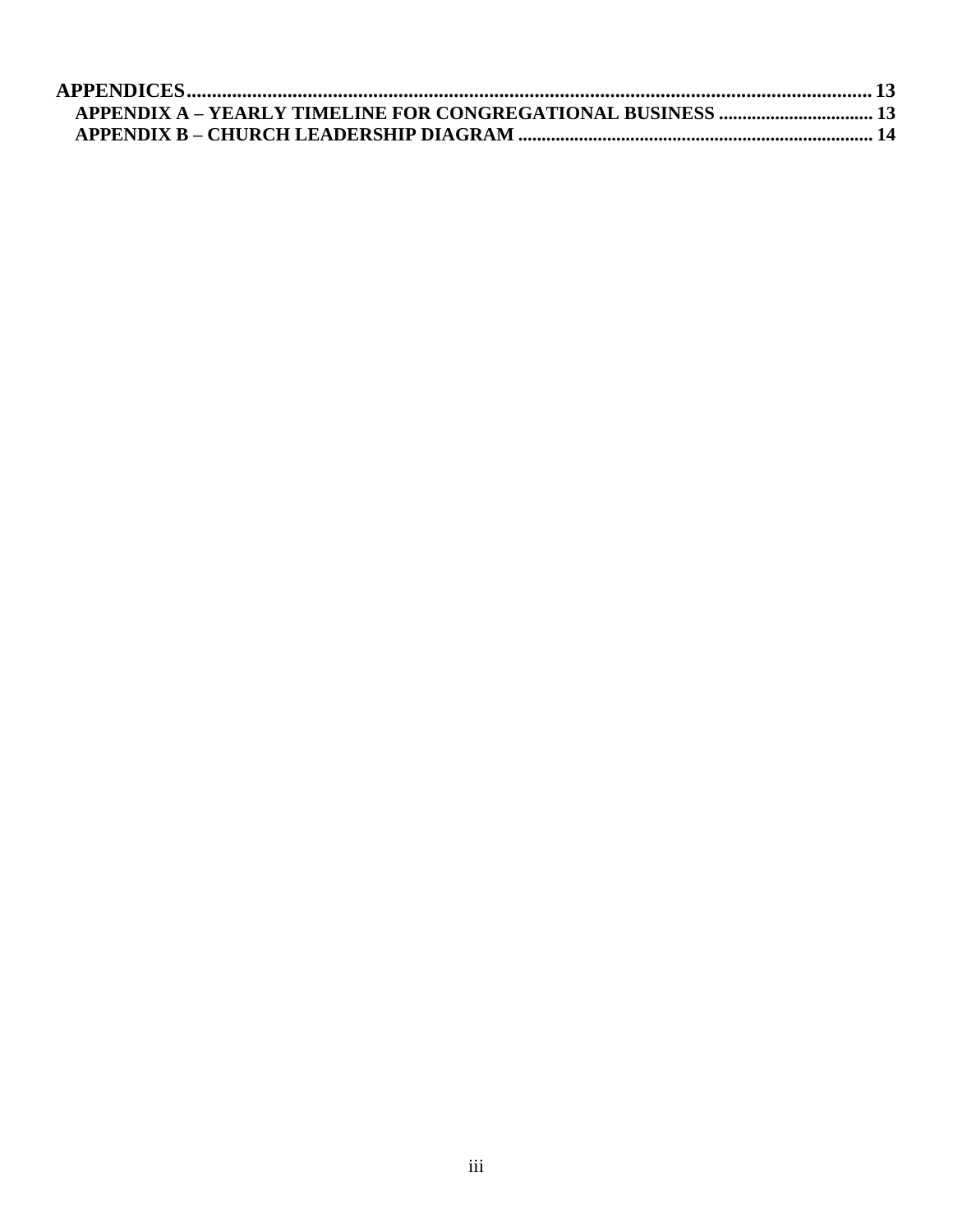# **CONSTITUTION**

# **PREAMBLE**

<span id="page-3-1"></span><span id="page-3-0"></span>We, the members of The United Christian Church of California, Pennsylvania, a congregationally governed body, in order to promote the work of the church in the Spirit of Christ and thus advance God's Kingdom, do here adopt this constitution.

## **ARTICLE I – NAME, PURPOSE AND MISSION STATEMENT**

#### <span id="page-3-3"></span><span id="page-3-2"></span>**A. Name**

The name of this organization shall be The United Christian Church of California, Pennsylvania, (hereinafter referred to as UCC) affiliated with the Christian Church (Disciples of Christ), in the United States and Canada, and committed to the historic principles of this body whose local Congregations are variously known as Christian Churches, Churches of Christ, or Disciples of Christ.

#### <span id="page-3-4"></span>**B. Purpose**

"To be a faithful, growing church, that demonstrates true community, deep Christian spirituality and a passion for justice." Based on Micah 6:8

#### <span id="page-3-5"></span>**C. Mission Statement**

"To be and to share the Good News of Jesus Christ." Based on Acts 1:8

# **ARTICLE II – MEMBERSHIP**

<span id="page-3-6"></span>This Congregation shall consist of those who are now members, and those who shall unite with it by confession of faith in Jesus Christ as Lord and Savior, giving expression to their faith through baptism by immersion, and those who unite by transfer of membership having been previously baptized.

In order to maintain active status of UCC persons must attend worship services, participate as a lay leader, contribute financially, or otherwise show continuing interest in the church, at some time within the preceding twelve-month period.

Any person who has failed to take any of the actions of a member for more than a twelve-month period will be considered an inactive member. Exceptions to this will be shut-ins, deployed military, and college students. If a person becomes an inactive member, they may become an active member again by taking any of the actions listed above.

Resignation or transfer of membership to another Congregation is at the request of the member. Membership ceases at death or whenever a member's whereabouts are unknown.

The membership roster will be maintained by the church Clerk-Historian.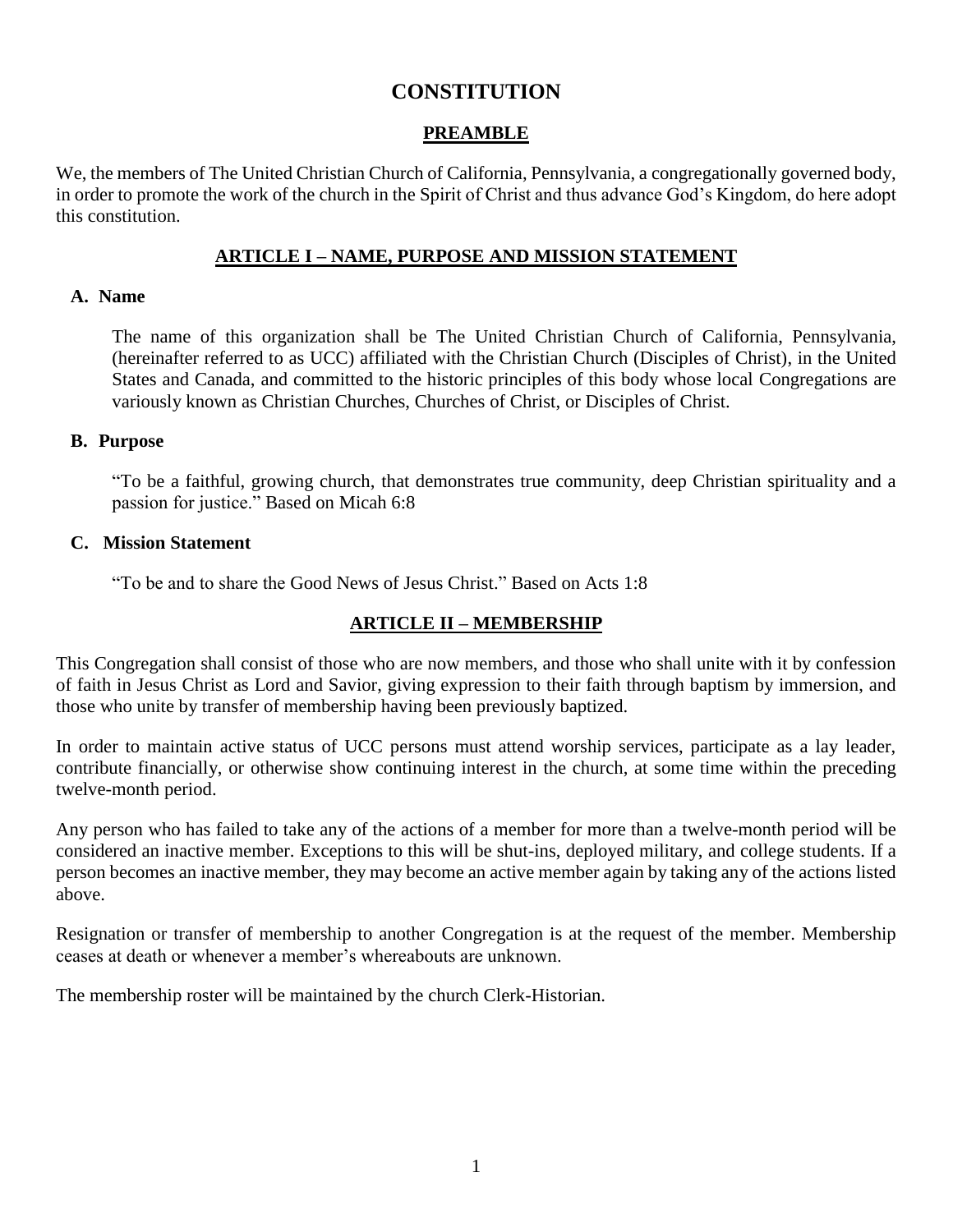# **ARTICLE III - AUTHORITY**

# <span id="page-4-1"></span><span id="page-4-0"></span>**A. Congregation**

The Congregation is made up of the members and participating friends of UCC and shall be responsible for organizing itself to fulfill its mission.

All are invited to attend a Congregational Meeting. In order to vote, a person must be an active member.

#### <span id="page-4-2"></span>**B. The General Board**

- 1. The affairs of the Congregation shall be managed by the General Board.
- 2. It shall be the duty of the General Board to:
	- a) Consider and recommend to the Congregation general policies
	- b) Transact business
	- c) Administer the programs of the church through the designated ministries
- 3. The General Board shall consist of the following positions: Elders, Deacons, Trustees, Clerk-Historian, Financial Secretary, Treasurer, Capital Improvement Fund Treasurer, and the officers elected from the Board (Moderator, Vice Moderator and Board Secretary).

## <span id="page-4-3"></span>**C. Executive Committee**

- 1. The Executive Committee shall consist of the Moderator, Vice Moderator, Board Secretary, and the Finance and Stewardship Ministry Coordinator.
- 2. They shall have the authority to make time-sensitive decisions on behalf of the General Board with subsequent report to the General Board.

#### <span id="page-4-4"></span>**D. Qualifications of Officers**

Officers must be active members of the Congregation and give evidence of seeking to grow in their own understanding and practice of the Christian life. Such evidence will include the following:

- 1. Strive to conduct one's life in light of the teachings of Jesus Christ.
- 2. Attempt to promote good will and Christian fellowship in the Congregation and community.
- 3. Attendance at the worship services and stated meetings of the Congregation.
- 4. Demonstrate Christian Stewardship of their time, talents, and treasures in the support of the Congregation and its outreach programs.
- 5. Demonstrate a willingness to fulfill assignments on behalf of the Congregation.
- 6. Demonstrate the skill or evident potential in carrying out responsibilities of the particular office.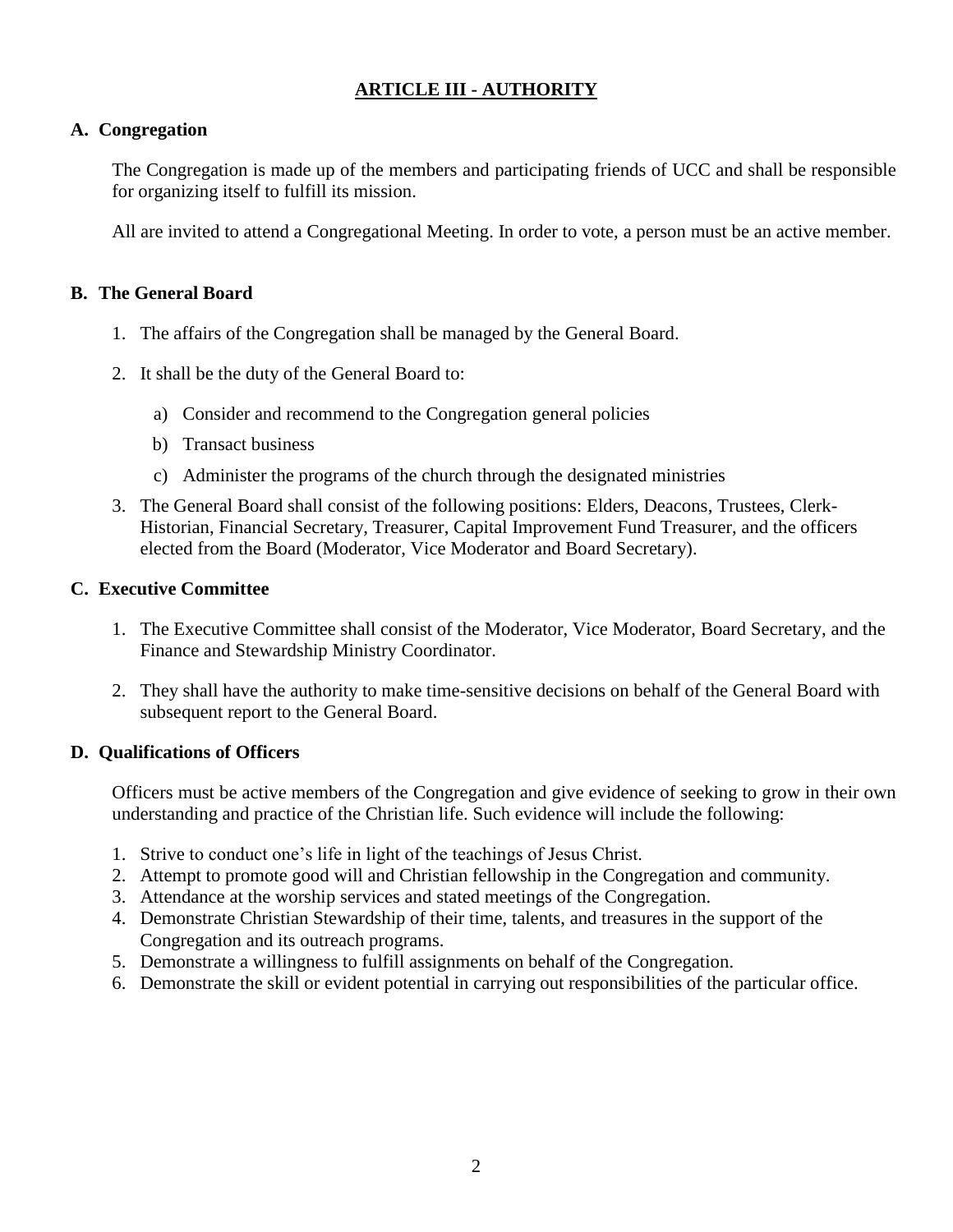## <span id="page-5-0"></span>**E. Duties of Officers**

## **1. Moderator**

The Moderator shall preside at all General Board and Congregational Meetings and act as a liaison between the General Board and Congregation. The Moderator shall call Executive Committee meetings as necessary and serve as an official advisor to the Minister on sensitive and confidential matters.

# **2. Vice-Moderator**

The Vice-Moderator shall assume the duties of the Moderator in the Moderator's absence and assist the Moderator and Minister in duties as requested.

#### **3. Board Secretary**

The Board Secretary shall keep minutes of all regular or special business meetings of the church, serve as Secretary to the General Board, keep a record of all its regular or called meetings, and perform other duties as may be assigned.

#### **4. Elders**

The Elders serve as spiritual and community leaders of the Congregation. The Elders are responsible for the following functions/roles:

- a) Promote the growth and welfare of the Church in cooperation with the Ministry Coordinators.
- b) Serve at the Table in worship.
- c) Spiritual support for shut-ins and those in crisis or with special needs.
- d) Keep in contact with those who have not recently been present in worship.
- e) Regularly attend General Board meetings.
- f) Perform other duties as shall be assigned.

#### **5. Deacons**

The deacons shall promote the growth and welfare of the church in partnership with the Elders and Ministry Coordinators. The Deacons are responsible for the following functions/roles:

- a) Distribute the Lord's Supper.
- b) Receive the offerings.
- c) Assist in baptismal services.
- d) Regularly attend General Board meetings.
- e) Perform other duties as shall be assigned.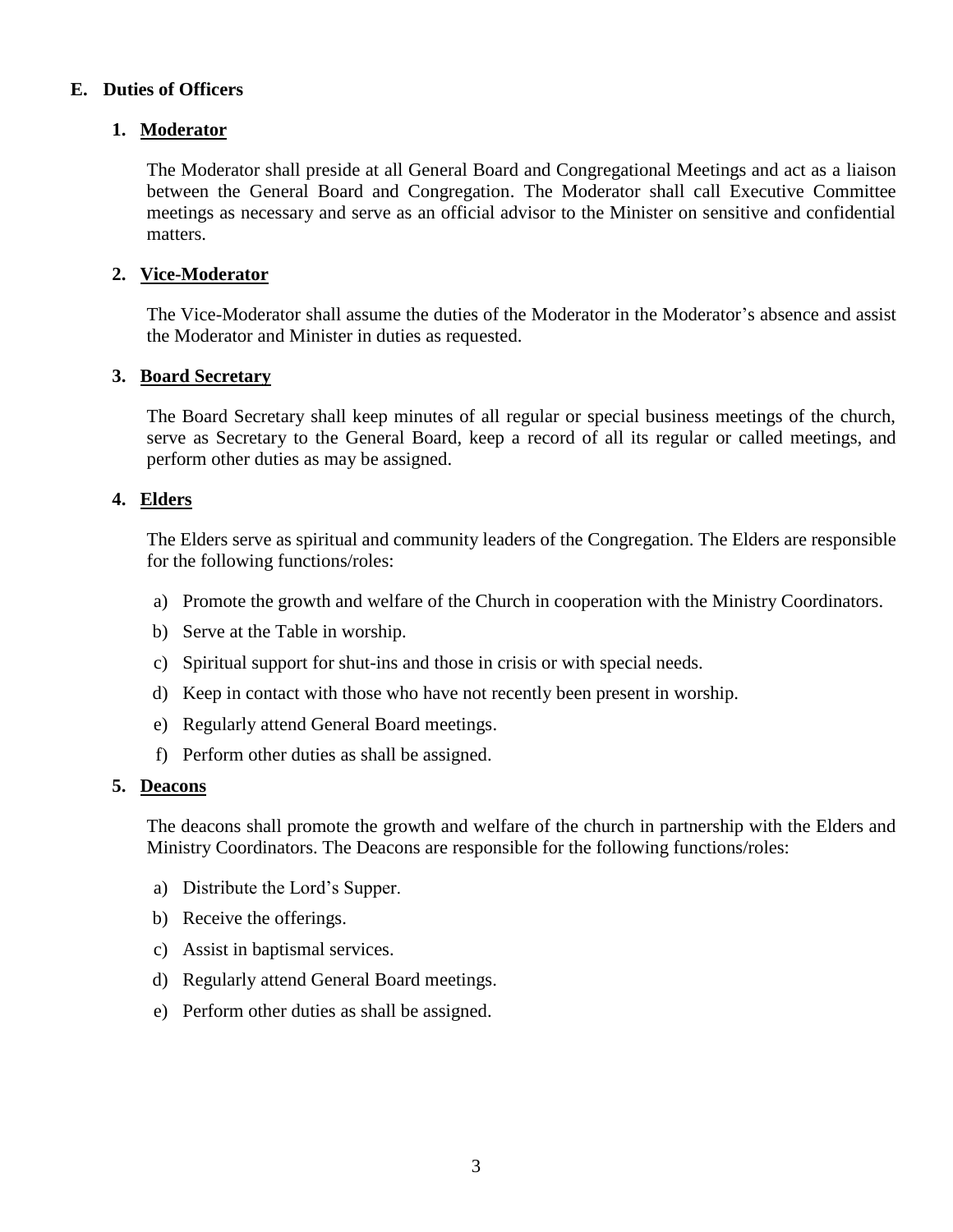## **6. Trustees**

The Trustees shall act as the legal agents of the church in all corporate matters, under the direction of the General Board and subject to the approval of the church, hold legal title to all church property, and handle all business transactions related thereto, and perform such duties as are required by the laws of the Commonwealth of Pennsylvania.

#### **7. Clerk-Historian**

The Clerk-Historian shall keep a complete record of the church membership and such vital statistics as births, deaths, baptisms and weddings, receive all applications for church letters and issue them under authority delegated by the General Board.

#### **8. Financial Secretary**

The Financial Secretary shall be responsible for receiving all income of the Congregation, keeping accurate records of the source and amount of such income, depositing and transferring such income to its proper accounts, providing the treasurers of the Congregation with copies of all deposit receipts, shall work closely with the Stewardship and Finance Ministry Coordinator, making regular written reports of income received to the General Board. The Financial Secretary shall be guided by the Handbook for Treasurers of Christian Church (Disciples of Christ) Congregations.

#### **9. Treasurer**

The Treasurer shall disburse all funds of the church according to the authority designated by the General Board, shall work closely with the Stewardship and Finance Ministry Coordinator, and make reports at each regular meeting of the General Board. The Treasurer shall be guided by the Handbook for Treasurers of Christian Church (Disciples of Christ) Congregations.

#### **10. Capital Improvement Fund Treasurer**

The Capital Improvement Fund Treasurer shall keep all records of the funds received for the Capital Improvement Fund Accounts, disbursing funds, as needed, for church properties including any supplies and repairs that are to be made and shall work closely with the Stewardship and Finance Ministry Coordinator. A report shall be presented at each regular meeting of the General Board. The Capital Improvement Fund Treasurer shall be guided by the Handbook for Treasurers of Christian Church (Disciples of Christ) Congregations.

#### **11. Honorary Officers**

The Honorary Officers are those whose service and consecration to the church merits this honor after retiring from active responsibility because of infirmities or advanced age. The offices are known respectively as Elder Emeritus or Deacon Emeritus and may serve as members of the General Board with vote.

#### **12. Junior Deacon**

The Junior Deacons shall act as the fifth Deacon and serve the choir, musicians, nursery, and junior church when needed and may attend the meetings of the General Board without vote.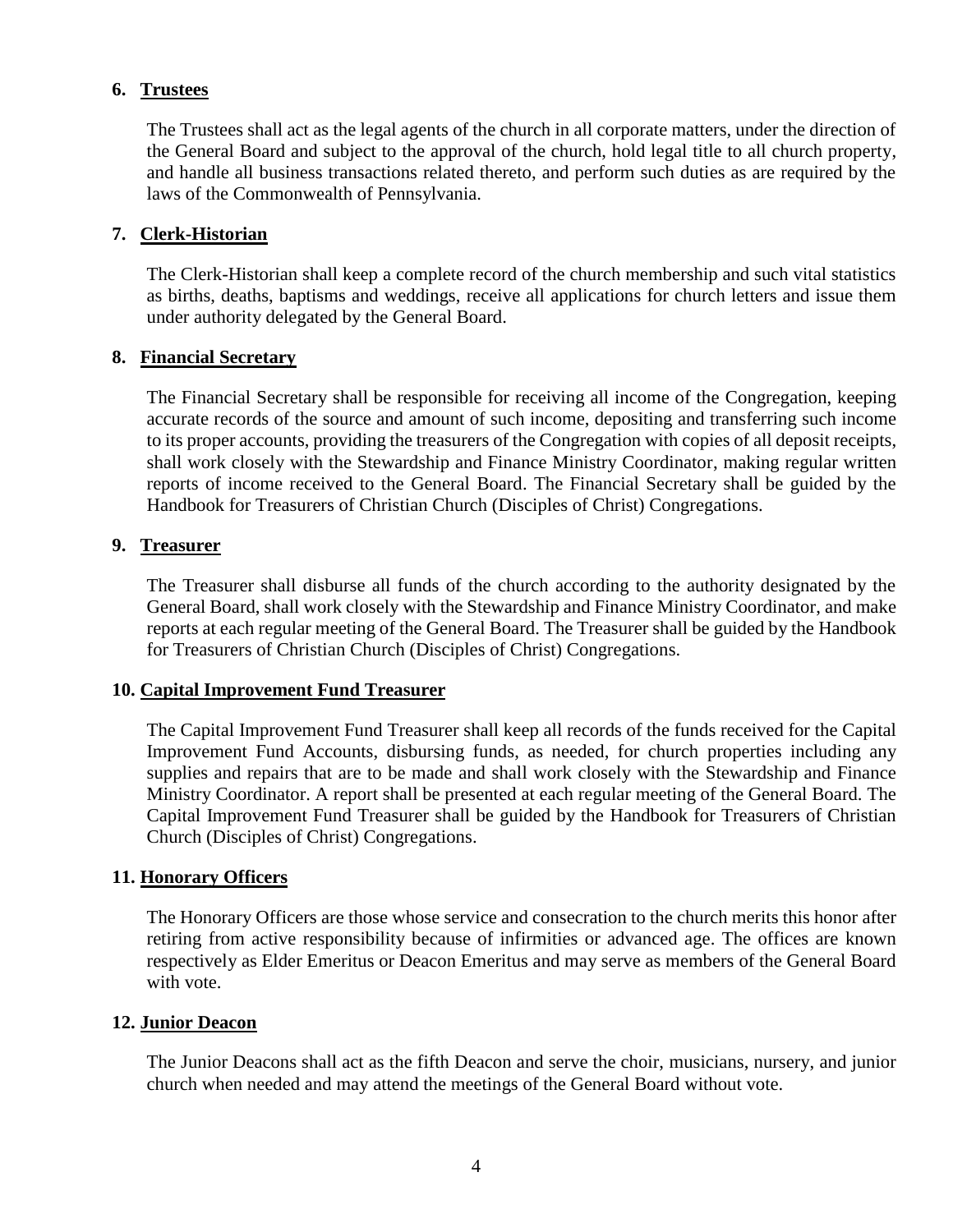# <span id="page-7-0"></span>**F. Positions Elected by the Congregation**

#### **1. Nominating Committee**

- a) By the first Sunday in April, the Executive Committee, in consultation with the Minister, shall appoint a Nominating Committee to be approved by the General Board. This committee shall be comprised of three (3) board members whose terms do not expire at the end of the current year and two (2) members of the Congregation who are not board members. After approval by the General Board, the names of the Nominating Committee shall be announced to the Congregation by the last Sunday in April.
- b) All suggestions from the congregation for nominees shall be in the hands of the Nominating Committee by the second Sunday in May.
- c) The committee shall then consider qualifications, secure consent from the nominees, and prepare a slate consisting of nominees for each vacancy for Elder, Deacon, Trustee, Clerk-Historian, Financial Secretary, Treasurer, Capital Improvement Fund Treasurer, and Pastoral Relations Committee member.
- d) The Nominating Committee shall report its nominations to the Congregation two consecutive Sundays prior to the annual business meeting and shall also be posted on the bulletin board.
- e) The Nominating Committee shall report its slate of nominees for election at the annual business meeting to be held on the second Sunday of June.
- f) Vacancies in any office of the church shall be filled for the un-expired term by recommendation of the Executive Committee in consultation with the Minister and approval by the General Board.

#### **2. Terms of office:**

The following officers shall be elected by the church from its membership at its Annual Business Meeting for a term as designated:

a) Elders

Not to exceed nine, one third of whom shall be elected each year for a term of three years, not to exceed two consecutive terms.

b) Deacons

Not to exceed eighteen, one-third of whom shall be elected each year for a term of three years, not to exceed two consecutive terms

c) Trustees

Not to exceed six, one-third of whom shall be elected each year for a term of three years, not to exceed two consecutive terms.

d) Clerk-Historian

For a term of one year.

e) Financial Secretary

For a term of one year.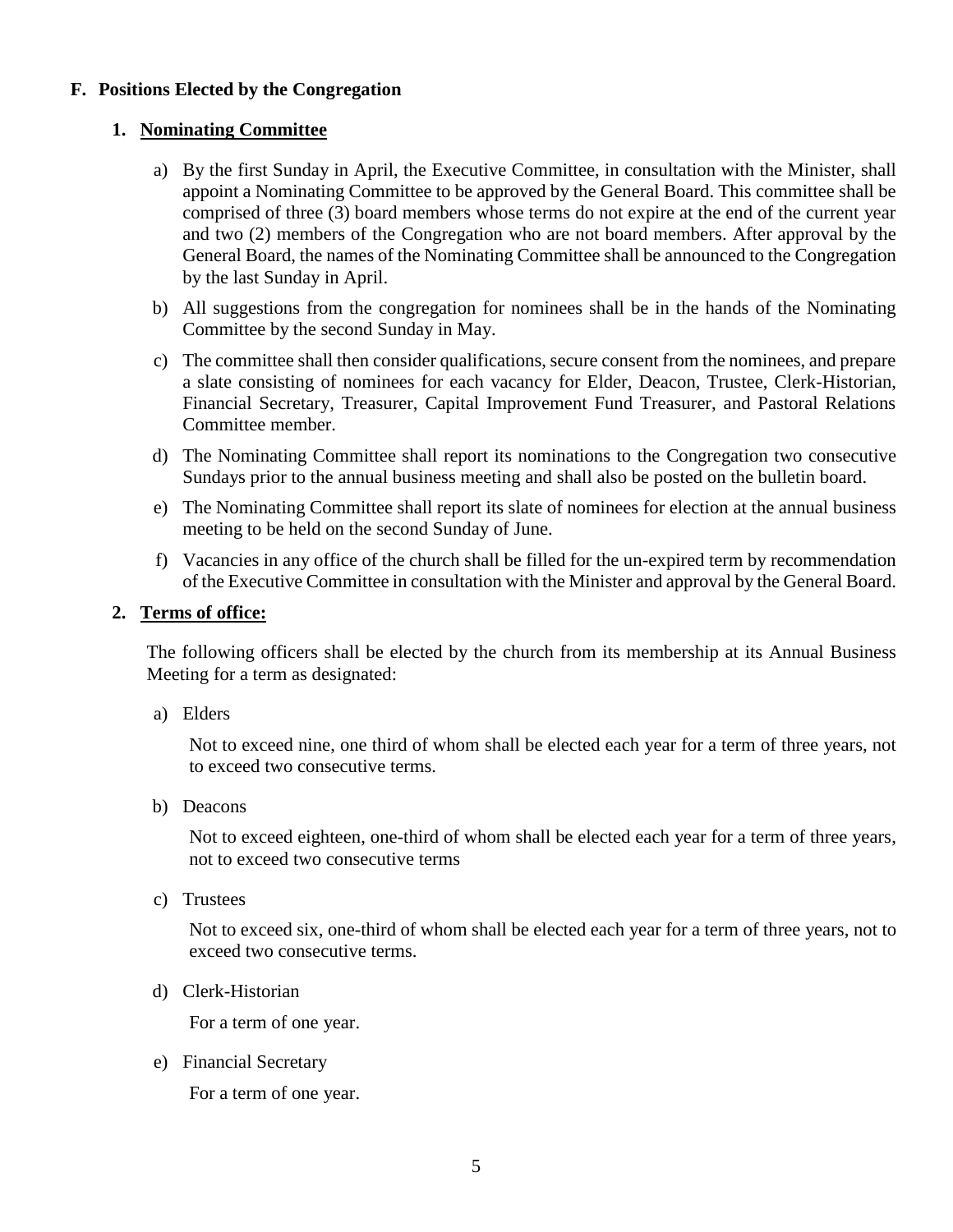f) Treasurer

For a term of one year.

g) Capital Improvement Fund Treasurer For a term of one year.

# <span id="page-8-0"></span>**G. Officers Elected by the General Board**

The Moderator, Vice Moderator and Board Secretary will be elected from the membership of the General Board by the General Board at the July board meeting.

#### **1. Moderator**

For a term of one year, not to exceed four consecutive terms.

#### **2. Vice Moderator**

For a term of one year, not to exceed four consecutive terms.

## **3. Board Secretary**

For a term of one year, not to exceed four consecutive terms.

## <span id="page-8-1"></span>**H. Officers Appointed by the General Board**

Junior Deacons and Honorary Officers will be appointed by the General Board as needed.

#### **1. Junior Deacon**

For a term of one year, subject to renewal.

#### **2. Honorary Officers**

Life appointment.

#### <span id="page-8-2"></span>**I. Pastoral Relations Committee**

- 1. Duties of Pastoral Relations Committee
	- a) This committee shall seek to establish and maintain an open and healthy relationship between the Minister and the members of the Congregation.
	- b) The committee shall function as an advisory group to the Minister and as a link of communication between the Minister and Congregation.
	- c) The Pastoral Relations Committee shall make reports to the General Board and Congregation as needed. Recommendations for policy changes, program ideas, compensation, and dispute resolution concerning the Minister shall go to the appropriate Ministry Coordinator.
- 2. Nominating Process

This committee shall consist of five individuals elected from the church's membership, selected as follows: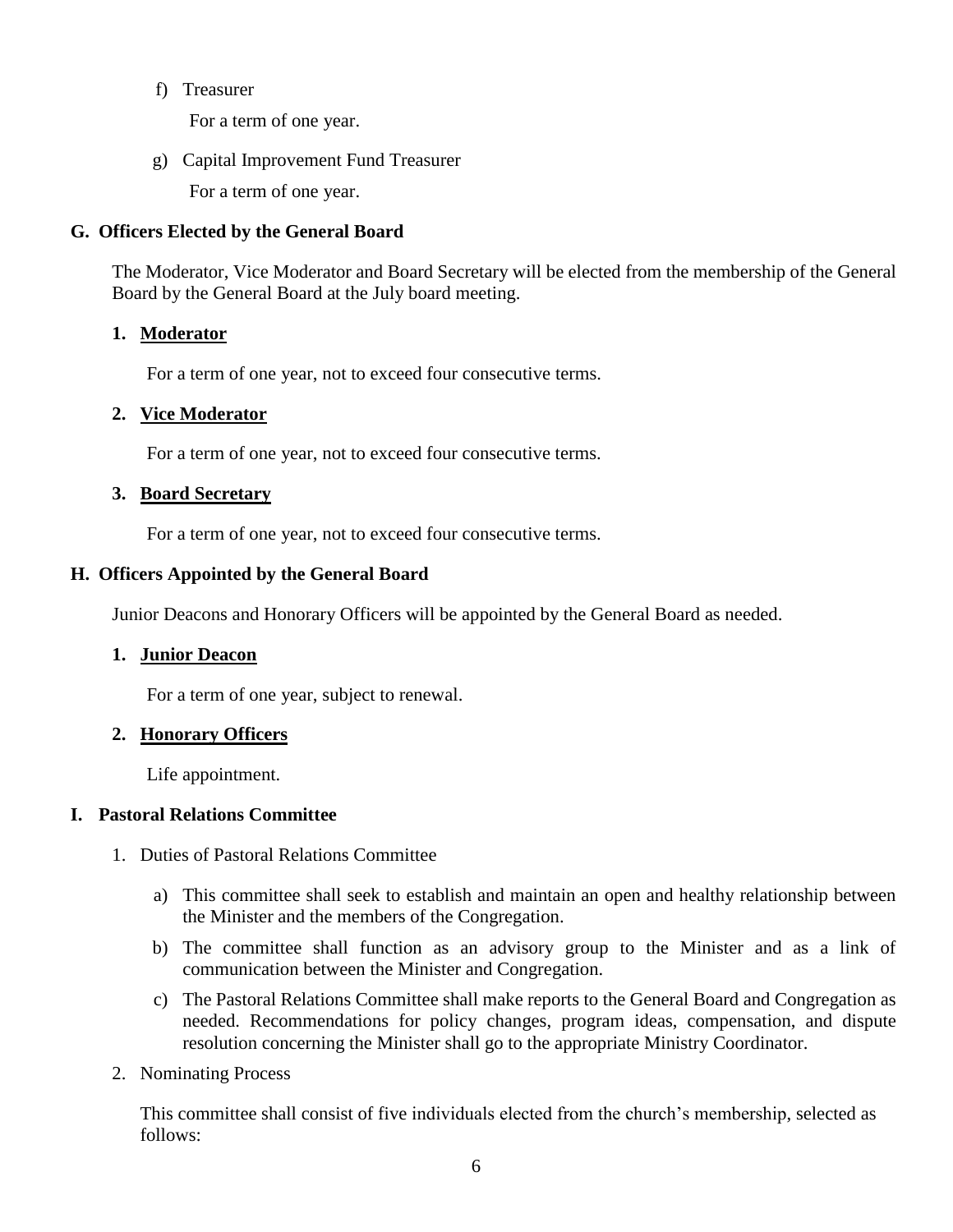- a) The Minister and members of the General Board shall each submit nominees to the Nominating Committee by the second Sunday in May.
- b) The Nominating Committee shall consider both lists giving preference to nominees appearing on both lists and prepare a slate of nominees.
- c) The Minister and Moderator shall be given the opportunity to veto nominees prior to the Nominating Committee's report of its nominations.
- d) Nominations shall be approved by the Congregation at their Annual Meeting.
- 3. Length of Term
	- a) The term shall be for three years. Members may serve no more than one term but may serve again after a break of one year.

#### <span id="page-9-0"></span>**J. Termination and Resignation of Elected Positions**

If an elected individual is unable to fulfill their duties, due to personal reasons including but not limited to: illness, work, relocation, etc.; they shall submit a letter of resignation to the Executive Committee.

# **ARTICLE IV – MEETINGS**

## <span id="page-9-2"></span><span id="page-9-1"></span>**A. Meetings to be Held**

The church shall hold:

1. Annual Business Meeting: to be held the second Sunday in June. Special meetings: as called (1) by the Executive Committee, (2) at the request of the General Board, or (3) by written petition of fifty percent or more members of the church.

#### <span id="page-9-3"></span>**B. Notice**

Notice of all regular or special business meetings of the Congregation shall be given at a regular Sunday service of the church at least one week in advance of the meeting.

#### <span id="page-9-4"></span>**C. Rules of Order**

All business meetings of the General Board shall be governed by Robert's Rules of Order as revised.

# **ARTICLE V – THE MINISTER**

#### <span id="page-9-6"></span><span id="page-9-5"></span>**A. Qualifications:**

The Minister of the Congregation is a person serving Jesus Christ in response to God's call to the Christian ministry. Expectations of the Minister include: a deep spiritual life of study and prayer; high ethical and moral standards; and a keen balance between the demands of church, family and personal health. The Minister needs to be an Ordained or Commissioned Minister who currently holds standing with the Christian Church (Disciples of Christ).

## <span id="page-9-7"></span>**B. Duties:**

1. To know and visit the people of the Congregation—their needs, their goals, their personal battles, and be able to bring comfort, inspiration, and assurance from God's word.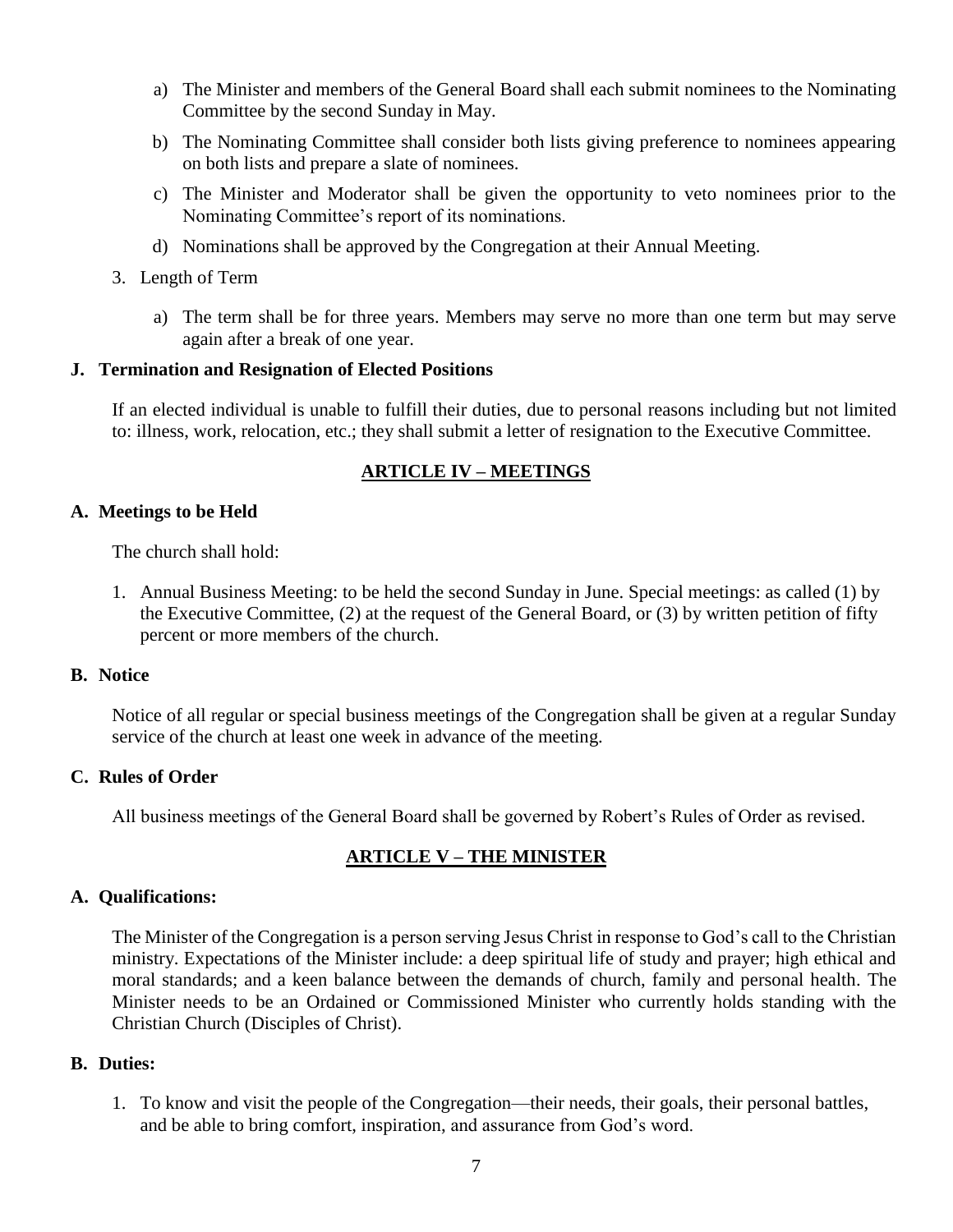- 2. To preach the Good News of Jesus Christ so as to comfort the afflicted, afflict the comfortable, and call the members of the Congregation to lead lives as true disciples of Jesus Christ.
- 3. To use skills of leadership, teaching, and administration offering support and encouragement to the ministry of all God's people.
- 4. To serve as an ex-officio member (without vote) in Congregation, Board, and other meetings of church groups.
- 5. To serve as a role model in Christian living and a reminder of Christ's presence in the world.
- 6. To serve the wider communities beyond the local church.

## <span id="page-10-0"></span>**C. Selection**

- 1. The Executive Committee will nominate a representative committee of five to be approved by the General Board, who shall serve as the Search Committee and be responsible for recommending a prospective Minister to the General Board.
- 2. The Search Committee shall consult with the Regional Minister for information and counsel concerning procedures and prospective candidates.
- 3. The Search Committee shall recommend one prospective Minister to the General Board, giving preference to seminary educated and ordained candidates.
- 4. The General Board, at a stated or called meeting, may approve the recommendation of the Search Committee by at least two-thirds majority of those present and voting. Upon approval, the General Board shall recommend employment of the prospective Minister to the Congregation.
- 5. The Congregation, in a stated or called meeting, may approve the recommendation of the General Board by at least a two-thirds majority of members present and voting.
- 6. Upon approval of the Congregation, a call shall be extended to the prospective Minister by the General Board on behalf of the Congregation.

#### <span id="page-10-1"></span>**D. Terms of Employment**

- 1. An agreement of employment setting forth the compensation package for the Minister and other conditions of the call shall be provided to the Minister, with a copy filed in the church office.
- 2. The term of the Ministry shall be for an indefinite period.

# <span id="page-10-2"></span>**E. Termination and Resignation**

- 1. Voluntary resignation of the Minister shall be submitted to the General Board in writing, after consultation with the Executive Committee. Sixty-day notice must be given.
- 2. Termination of the Minister shall be dealt with confidentially between the Minister, Executive Committee and the Regional Minister. Sixty-day notice must be given.
- 3. The General Board shall approve the resignation or termination of the Minister by at least a twothirds majority of members present and voting and recommend approval to the Congregation.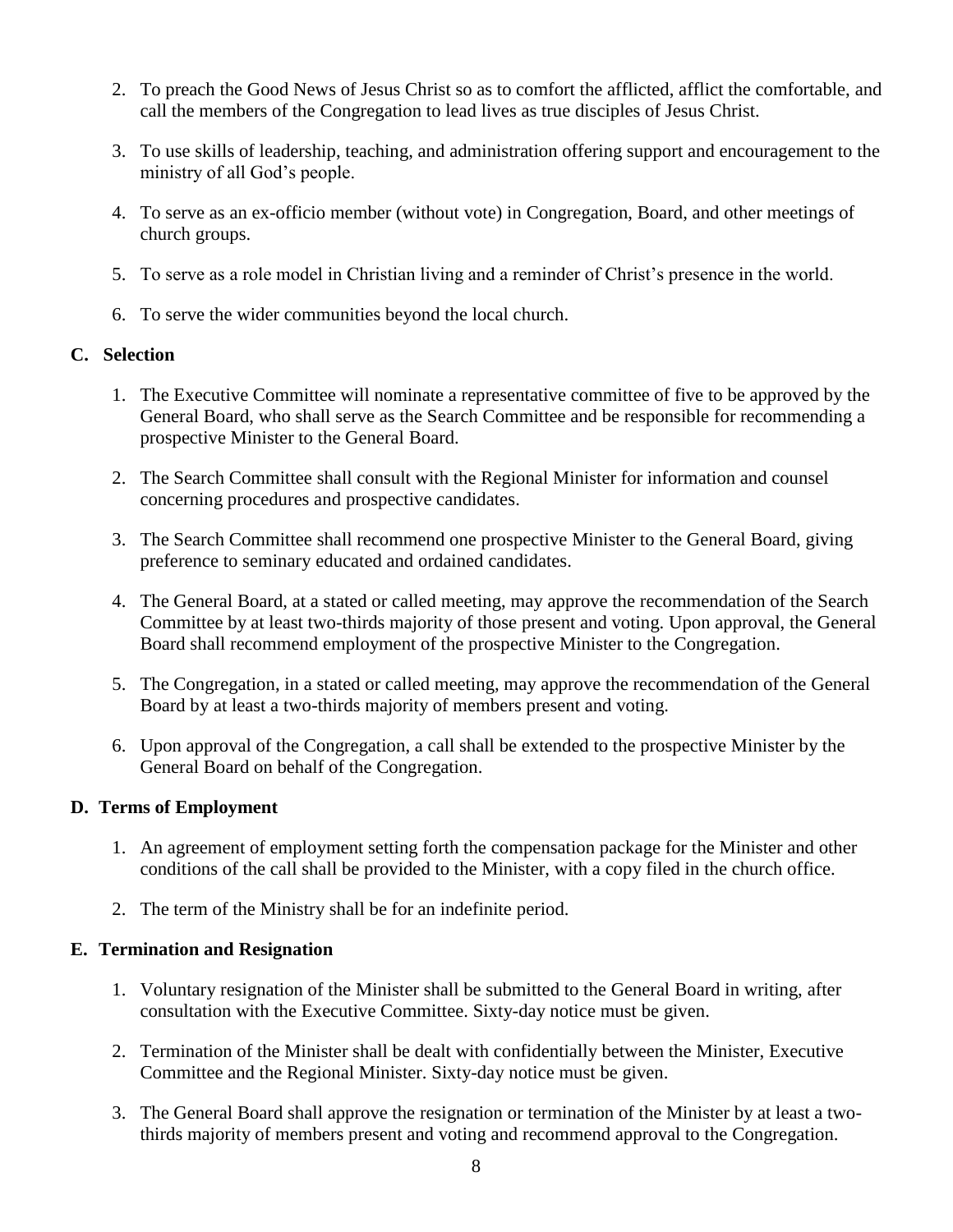4. The Congregation, in a stated or called meeting, shall take final action in approving or disapproving the resignation or termination of the Minister by at least a two-thirds majority vote.

# **ARTICLE VI– AMENDMENTS**

<span id="page-11-0"></span>This Constitution may be amended at any business meeting of the Congregation by a two-thirds vote of the members present and voting on the amendments provided that written notice of the proposed amendment has been read at a regular Sunday service at least two consecutive weeks before the vote is taken.

This Constitution shall be reviewed every five years.

Adopted: June 11, 2000 Revised: June 15, 2003 Revised: June, 2012 Revised: June, 2018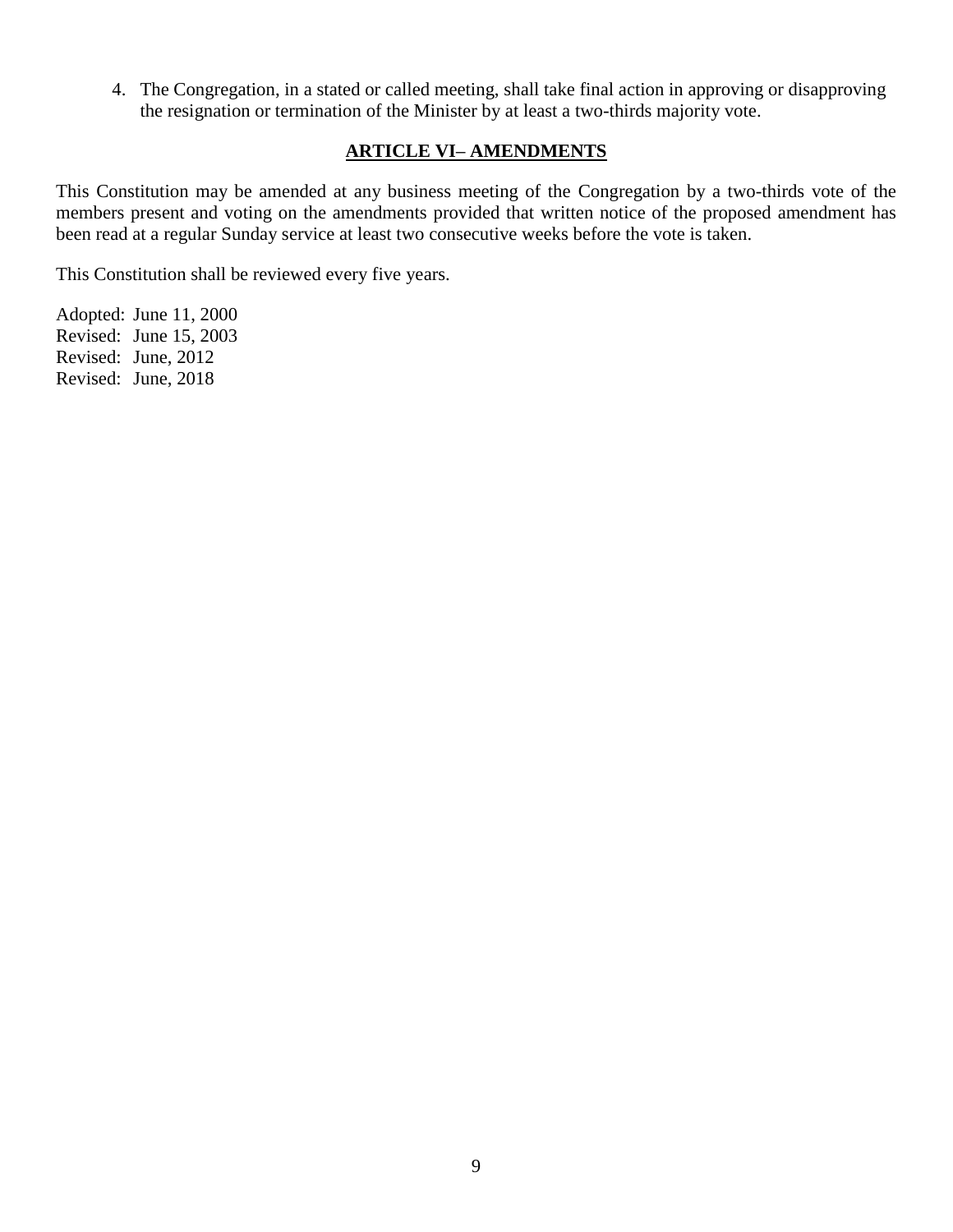# **BY-LAWS**

# <span id="page-12-1"></span><span id="page-12-0"></span>**I. The Church Year**

The church year shall begin on July 1.

# <span id="page-12-2"></span>**II. The General Board**

The General Board shall:

- A. Hold regular meetings on a day mutually agreed upon by the Board members.
- B. Hold special meetings as required on call of the Moderator or upon request of fifty percent or more members of the General Board.
- C. Consider twenty-five percent of the members of the General Board as constituting a quorum.
- D. Observe the following order of business:
	- 1. Meetings called to order by presiding officer.
	- 2. Devotions.
	- 3. Reading and approval of minutes of previous meeting.
	- 4. Moderator's report.
	- 5. Minister's report.
	- 6. Report of Church Clerk and approval of report.
	- 7. Report of Financial Secretary and approval of report.
	- 8. Report of Treasurer and approval of report.
	- 9. Report of Capital Improvement Fund Treasurer and approval of report.
	- 10. Reports from Ministry Coordinators and ad hoc reports.
	- 11. Action on recommendations growing out of reports.
	- 12. Consideration of unfinished business carried over from previous meetings.
	- 13. New business and program suggestion for future activities.
	- 14. Adjournment.
	- 15. Minister's inspirational moment and benediction.

# <span id="page-12-4"></span><span id="page-12-3"></span>**III. The Leadership Team**

# **A. Mission**

The mission of the Leadership Team is to assist the Minister in discerning the mission priorities and coordinating the work of the Ministries.

# <span id="page-12-5"></span>**B. Major Responsibilities**

- 1. To meet by the last Sunday in March to set Ministry goals, calendar events and determine the Ministries' budget proposals for the upcoming church fiscal year.
- 2. To coordinate with Finance and Stewardship Ministry to finalize the budget proposal for the upcoming church fiscal year by the second Sunday in April.
- 3. To meet by the last Sunday in October to review the goals and budget set in Spring.
- 4. To create written proposals to the General Board for the creation or the dissolution of a Ministry.

# <span id="page-12-6"></span>**C. Membership**

The membership of the Leadership Team will be composed of the Minister, Executive Committee, and Ministry Coordinators.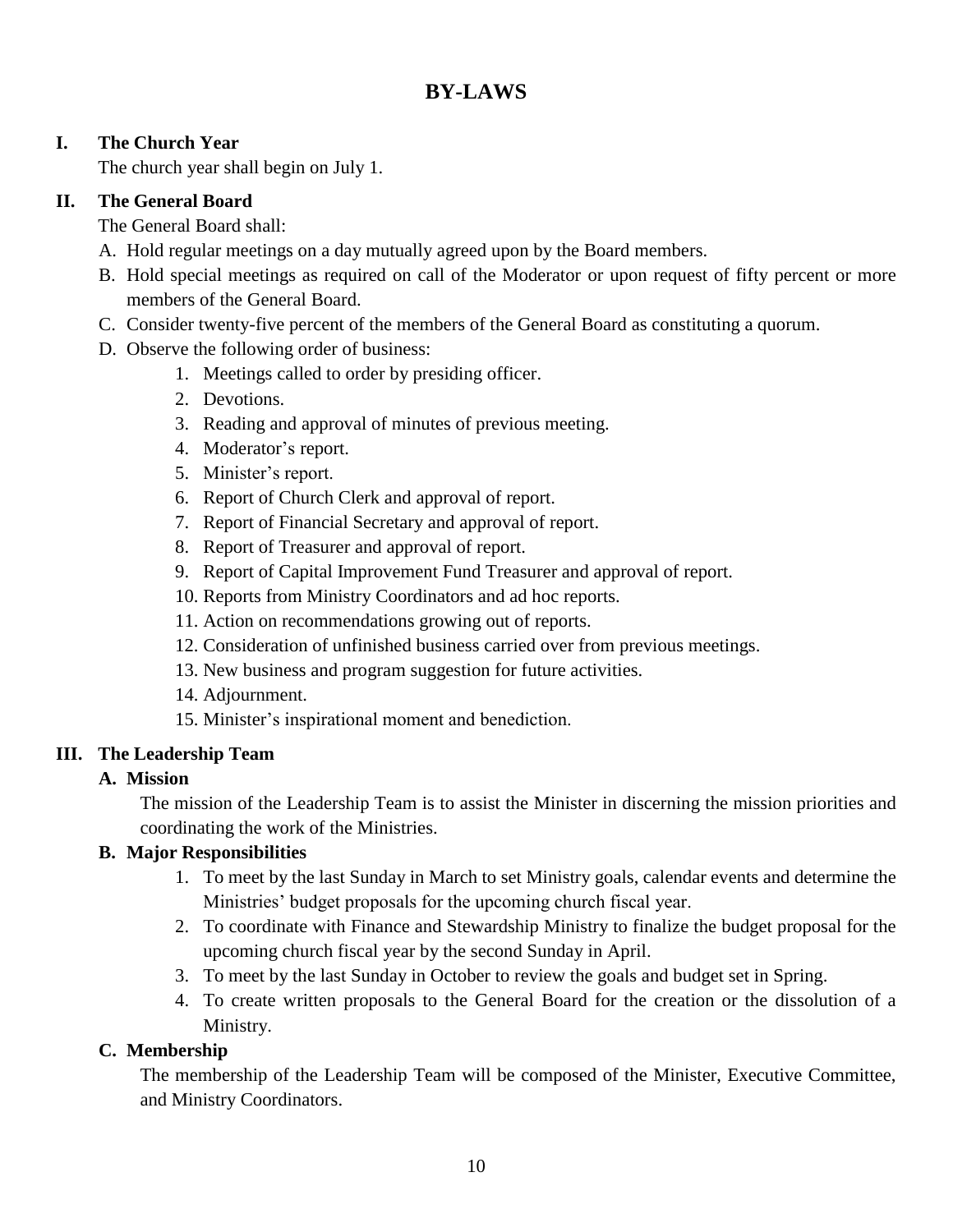# <span id="page-13-0"></span>**IV. Ministry Coordinators**

- A. Each Ministry shall be facilitated by the Coordinator as called annually by the Moderator, Vice Moderator, Board Secretary and Minister.
	- 1. Ministry Coordinators will connect with the spiritual gifts of the Congregation and link them to the needs of these Ministries by creating task forces.
	- 2. Spiritual gifts shall be considered based on participation in church life regardless of membership, with the exception of the Finance and Stewardship Ministry Coordinator who must be selected from the membership of the General Board.
	- 3. Coordinators should be selected by the first Sunday in September.
	- 4. Coordinators shall report to the General Board on the actions and needs of the Ministries.

# <span id="page-13-1"></span>**V. Ministries**

Those persons working within these Ministries shall communicate with the Coordinator regarding the goals and needs of the Ministry. The task of administering the mission of the church shall be delegated to the following Ministries:

# <span id="page-13-2"></span>**A. Finance and Stewardship**

It shall be the mission of this Ministry to communicate and encourage Christian stewardship. They shall oversee the budget, Capital Improvement Funds, investment accounts and proceeds from fundraisers, memorial gifts, and special offerings.

# <span id="page-13-3"></span>**B. Property**

It shall be the mission of this Ministry to maintain and improve the properties of the church including the church van, maintain insurance coverage and oversee custodial staff.

# <span id="page-13-4"></span>**C. Christian Education**

It shall be the mission of this Ministry to plan and administer the total educational program of the church.

# <span id="page-13-5"></span>**D. Worship and Spirituality**

It shall be the mission of this Ministry to lead the membership in a genuine experience of worship and to enrich personal and family devotional life.

# <span id="page-13-6"></span>**E. Mission**

It shall be the mission of this Ministry to involve the Congregation in projects that address the needs of both local and global communities. It shall encourage the ongoing support of the Disciples Mission Fund and general church ministries.

# <span id="page-13-7"></span>**F. Hospitality**

It shall be the mission of this Ministry to provide a welcoming environment for fellowship within the Congregation and community.

# <span id="page-13-8"></span>**VI. Church Policies and Guidelines**

Church policies and guidelines established by the General Board shall be reviewed triennially through the Leadership Team. Policies and guidelines include but are not limited to:

- Living Endowment Fund Policy
- Child Protection
- Employee Job Descriptions
- Ethical Guidelines
- Healthy Congregations Covenant of Conduct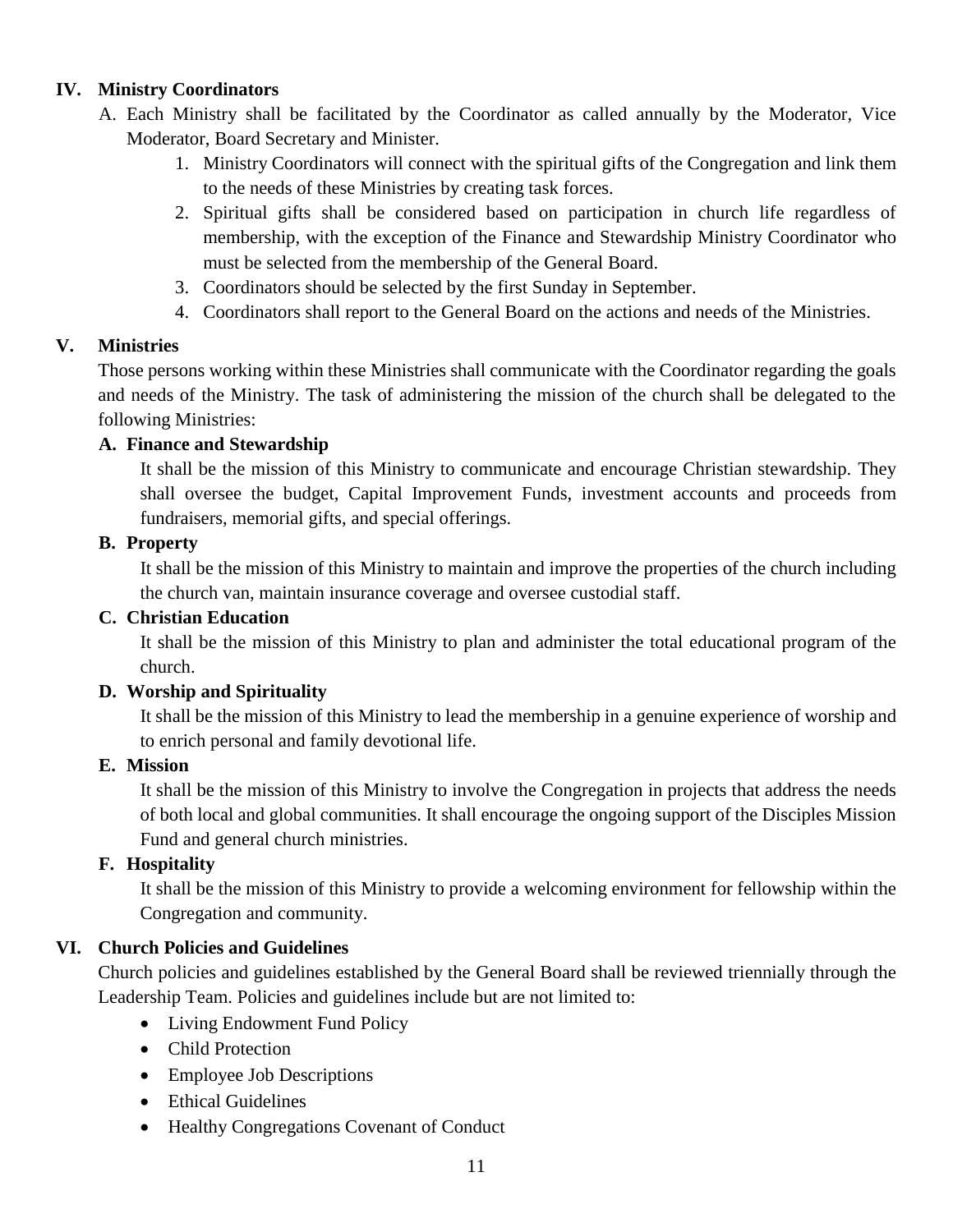- Medical and Leave Guideline for Pastor
- Rentals

# <span id="page-14-0"></span>**VII. Pastoral Relations Committee**

A. The Pastoral Relations Committee shall meet with the Minister once per quarter, at minimum. The Moderator shall be present at the meeting, ex-officio.

# <span id="page-14-1"></span>**VIII.Church Staff – Excluding the Minister**

- A. Job Description
	- 1. All positions must have a job description detailing the responsibilities of the position and the church officer(s) responsible for overseeing the position.
	- 2. New positions' job descriptions must be approved by the General Board before considering applicants.
- B. Hiring
	- 1. Employment of staff members may be considered upon recommendation to the General Board. The Board shall request those with oversight of the employee to furnish the Board a recommendation to hire or to release such employees as shall be deemed necessary.
	- 2. Final authority, except the call of the Minister, shall reside with the General Board.
	- 3. Employment of staff members shall be by a two-thirds majority of members present and voting. A written statement setting forth terms and other conditions of employment shall be included in the minutes with a copy given to the employee.

# C. Performance Review

All staff members shall review their job performance annually with their supervising officer and at least one member of the Executive Committee.

# <span id="page-14-2"></span>**IX. Amendments**

These By-laws may be amended by a majority of the members of the General Board present and voting in regular or special meeting, provided that the proposed amendments has been submitted in writing to the membership for the General Board at least thirty days prior to the vote thereon.

They shall be reviewed every five years.

Adopted: June 11, 2000 Revised: June 15, 2003 Revised: June 2012 Revised: June 2018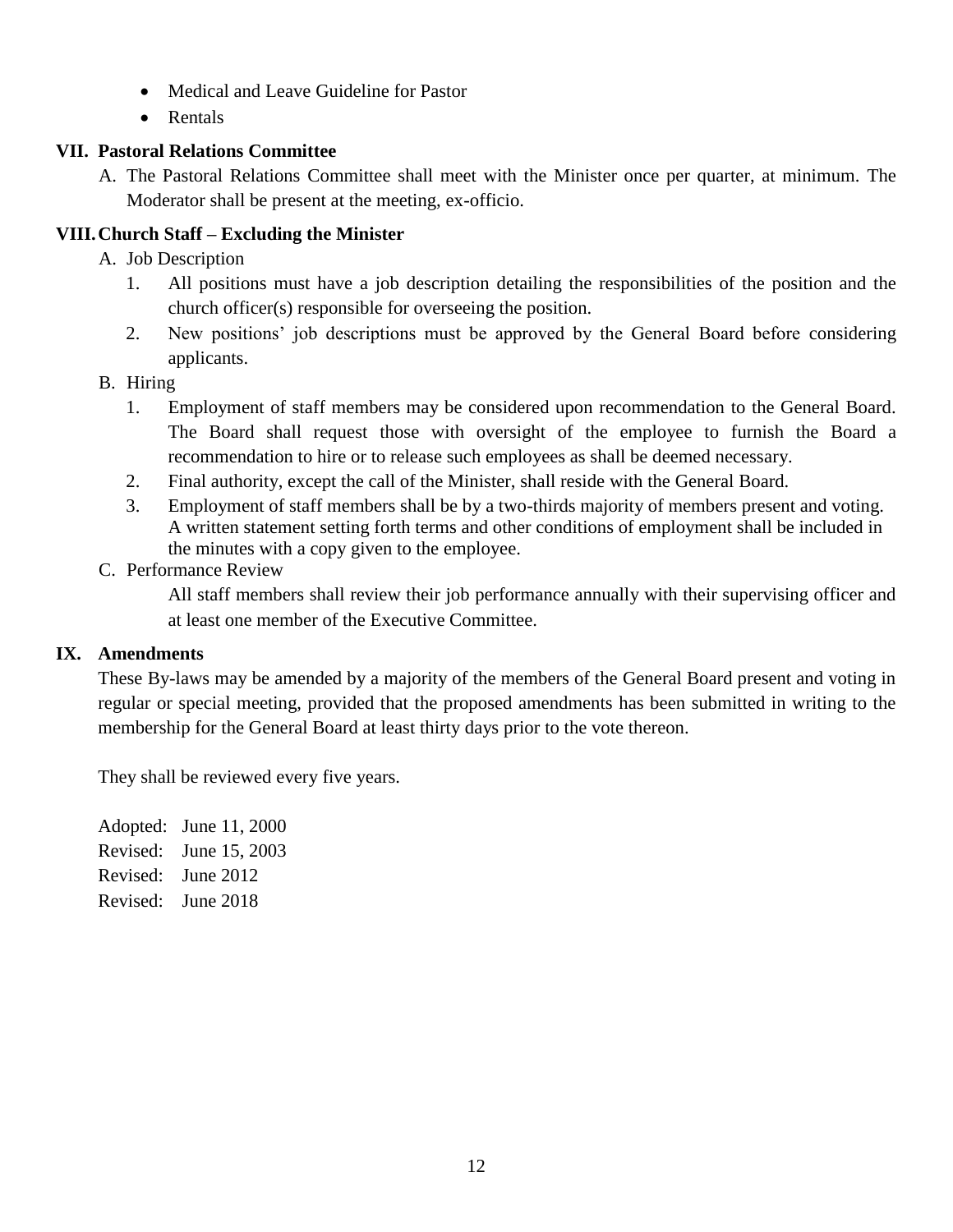# **APPENDICES**

# **APPENDIX A – YEARLY TIMELINE FOR CONGREGATIONAL BUSINESS**

# <span id="page-15-1"></span><span id="page-15-0"></span>**March**

| <b>Last Sunday</b>   | Deadline for Leadership Team to set Ministry goals, calendar events and determine budget<br>proposals for upcoming church fiscal year    |
|----------------------|------------------------------------------------------------------------------------------------------------------------------------------|
| April                |                                                                                                                                          |
| <b>First Sunday</b>  | Deadline for Executive Committee with Minister to appoint a Nominating Committee                                                         |
| Second Sunday        | Deadline for Leadership Team to coordinate budget proposals for upcoming church fiscal<br>year with the Finance and Stewardship Ministry |
| <b>Board Meeting</b> | Nominating Committee must be approved                                                                                                    |
| <b>Last Sunday</b>   | Approved Nominating Committee must be announced to the congregation                                                                      |
| <b>May</b>           |                                                                                                                                          |
| Second Sunday        | All suggestions from the congregation must be submitted to the Nominating Committee                                                      |
| <b>Last Sunday</b>   | Nominations must be reported during worship to the congregation and posted on bulletin<br>board                                          |
| June                 |                                                                                                                                          |
| <b>First Sunday</b>  | Nominations must be reported during worship to the congregation and posted on bulletin<br>board                                          |
| <b>First Monday</b>  | All Annual Reports must be turned into the church office in preparation for the<br><b>Congregational Meeting</b>                         |
| Second Sunday        | Congregational Meeting and election of officers                                                                                          |
| <b>July</b>          |                                                                                                                                          |
| 1st                  | Church financial year begins                                                                                                             |
| September            |                                                                                                                                          |
| <b>First Sunday</b>  | Deadline for Moderator, Vice Moderator, Board Secretary and Minister to select Ministry<br>Coordinators                                  |
| October              |                                                                                                                                          |
| <b>Last Sunday</b>   | Deadline for Leadership Team to review Ministry goals and budget set in Spring                                                           |